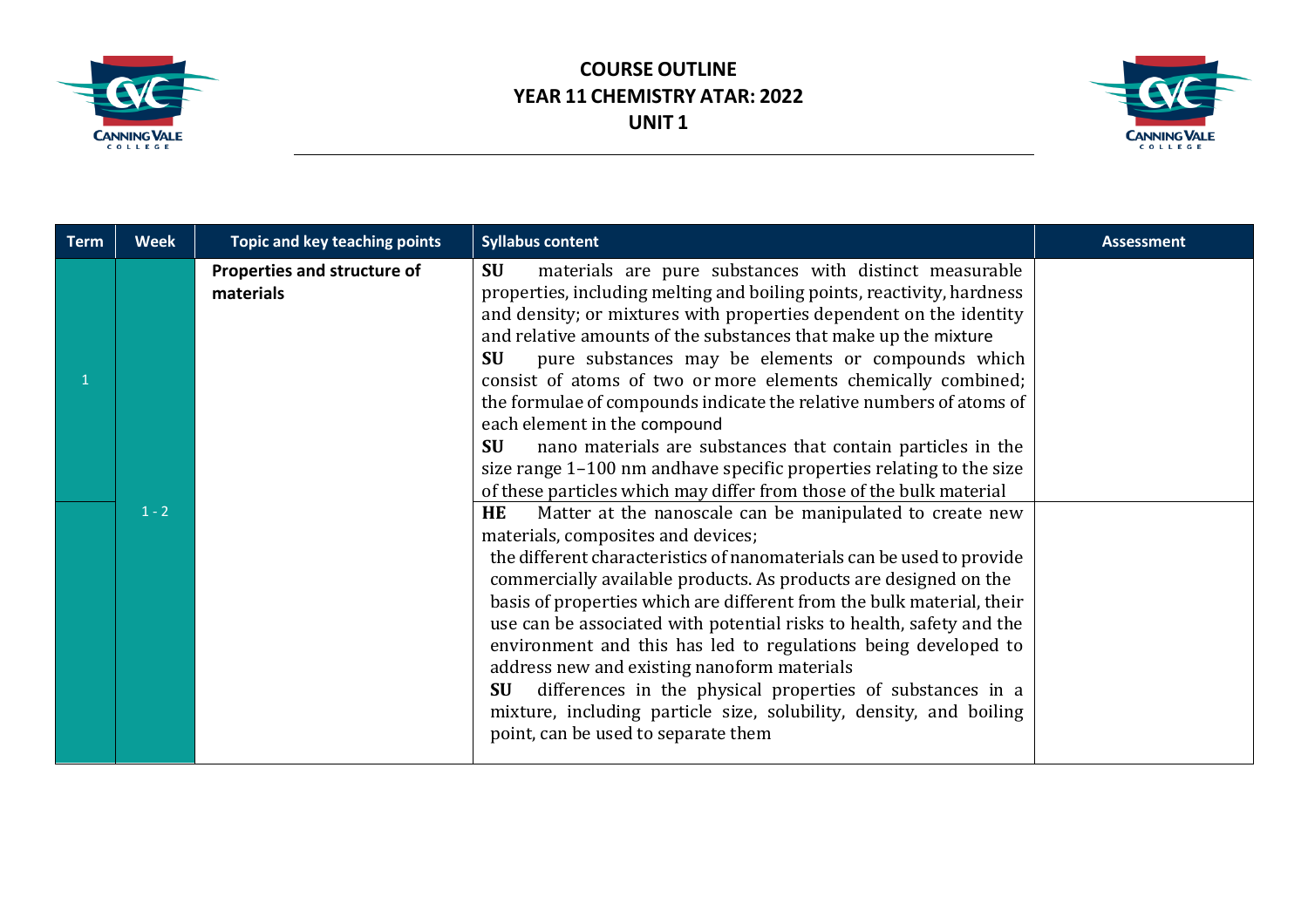



|  | Properties and structure of | isotopes are atoms of an element with the same number of<br><b>SU</b>    |                              |
|--|-----------------------------|--------------------------------------------------------------------------|------------------------------|
|  | atoms                       | protons but different numbers of neutrons and are represented in         |                              |
|  |                             | the form AX (IUPAC) or X-A                                               |                              |
|  |                             | isotopes of an element have the same electron configuration<br><b>SU</b> |                              |
|  |                             | and possess similar chemical properties but have different physical      |                              |
|  |                             | properties                                                               |                              |
|  |                             | atoms can be modelled as a nucleus, surrounded by electrons<br><b>SU</b> |                              |
|  |                             | in distinct energy levels, held together by electrostatic forces of      |                              |
|  |                             | attraction between the nucleus and electrons; the location of            |                              |
|  |                             | electrons within atoms can be represented using electron                 |                              |
|  |                             | configurations                                                           |                              |
|  |                             | <b>SU</b><br>elements are represented by symbols                         |                              |
|  |                             | Findings from a range of scientific experiments contributed to<br>HE     |                              |
|  |                             | the understanding of the atom, enabling scientists, including Dalton,    |                              |
|  |                             | Thomson, Rutherford, Bohr and Chadwick to develop models of              |                              |
|  |                             | atomic structure and make reliable predictions about the mass,           | TASK 2- Hand out -           |
|  |                             | charge and location of the sub-atomic particles.                         | <b>History of the Atomic</b> |
|  |                             | the relative atomic mass (atomic weight), Ar is the ratio of the<br>SU   | <b>Model</b>                 |
|  |                             | average mass of the atom to $\frac{1}{12}$ the mass of an atom of C-12;  |                              |
|  |                             | relative atomic masses of the elements are calculated from their         |                              |
|  |                             | isotopic composition                                                     |                              |
|  |                             |                                                                          |                              |
|  |                             |                                                                          |                              |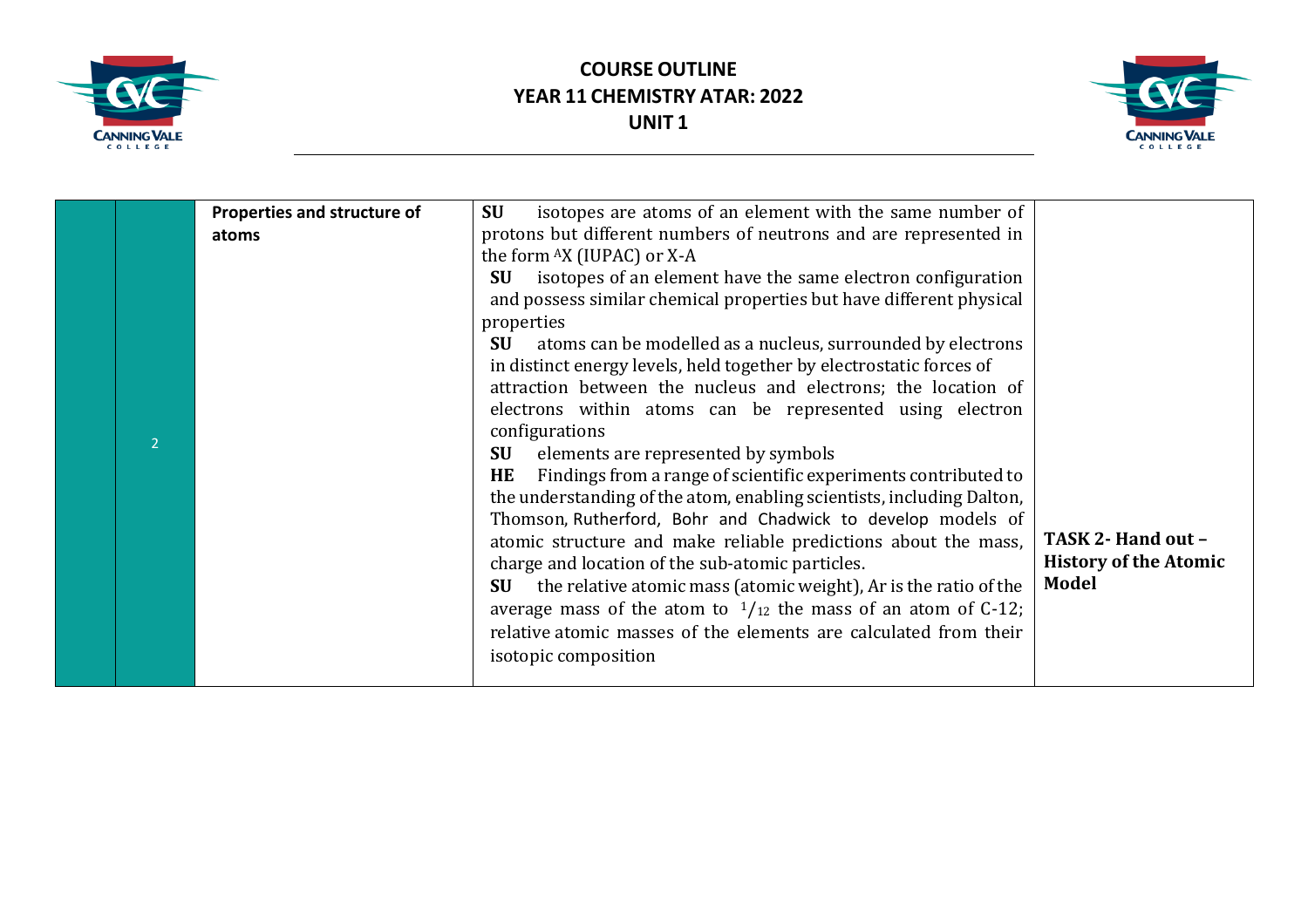



| $\overline{3}$ |                                                            | <b>SU</b><br>mass spectrometry involves the ionisation<br>of substances and the separation and detection of the resulting ions;<br>the spectra which are generated can be analysed to determine the<br>composition of elements<br>isotopic<br>and<br>interpreted<br>to<br>determine relative atomic mass<br>flame tests and atomic absorption spectroscopy (AAS) are<br>SU-<br>analytical techniques that can be used to identify elements;<br>these methods rely on electron transfer between atomic energy<br>levels and are shown by line spectra                                                                                                                 | <b>TASK 1 – Separation</b><br>techniques                                    |
|----------------|------------------------------------------------------------|----------------------------------------------------------------------------------------------------------------------------------------------------------------------------------------------------------------------------------------------------------------------------------------------------------------------------------------------------------------------------------------------------------------------------------------------------------------------------------------------------------------------------------------------------------------------------------------------------------------------------------------------------------------------|-----------------------------------------------------------------------------|
|                | <b>The Periodic Table</b>                                  | the elements of the periodic table show trends across periods<br><b>SU</b><br>and down main groups, including in atomic radii, valencies, 1st<br>ionisation energy and electronegativity as exemplified by groups 1,<br>2, 13-18 and period 3                                                                                                                                                                                                                                                                                                                                                                                                                        | Hand out extended response<br>on Atomic Theory and Models                   |
| 5 <sup>1</sup> | <b>Bonding</b><br><b>Metallic bonding</b><br>Ionic bonding | <b>SU</b><br>metallic bonding can be modelled as a regular arrangement of<br>atoms with electrostatic forces of attraction between the nuclei of these<br>atoms and their delocalised electrons that are able to move within the<br>three dimensional lattice<br>the metallic bonding model can be used to explain the properties<br><b>SU</b><br>of metals, including malleability, thermal conductivity, generally high<br>melting point and electrical conductivity; covalent bonding can be<br>modelled as the sharing of pairs of electrons resulting in electrostatic<br>forces of attraction between the shared electrons and the nuclei of<br>adjacent atoms | <b>TASK 2 – Periodic</b><br>table/Separating<br><b>Technique Topic Test</b> |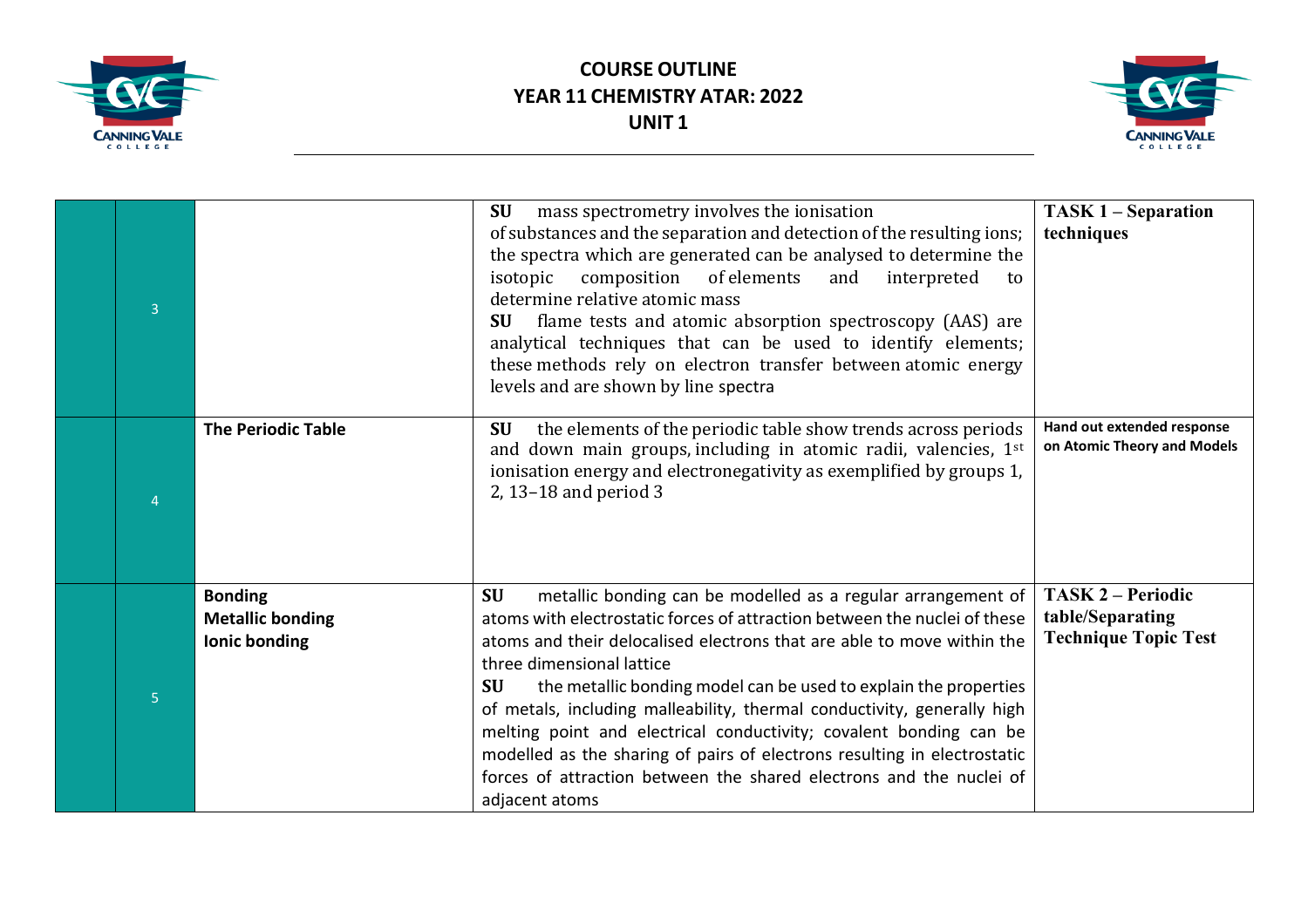



|   |                               | the type of bonding within ionic, metallic<br>SU                        |  |
|---|-------------------------------|-------------------------------------------------------------------------|--|
|   |                               | and covalent substances explains their physical properties, including   |  |
|   |                               | melting and boiling points, conductivity of both electricity and heat   |  |
|   |                               | and hardness                                                            |  |
|   |                               | <b>SU</b><br>ionic bonding can be modelled as a                         |  |
|   |                               | regular arrangement of positively and negatively charged ions in a      |  |
|   |                               | crystalline lattice with electrostatic forces of attraction between     |  |
|   |                               | oppositely charged ions                                                 |  |
|   | <b>Ions and Ionic Bonding</b> | the ionic bonding model can be used to<br><b>SU</b>                     |  |
|   |                               | explain the properties of ionic compounds, including high melting       |  |
|   |                               | point, brittleness and non-conductivity in the solid state; the ability |  |
|   |                               | of ionic compounds to conduct electricity when molten or in             |  |
|   |                               | aqueous solution can be explained by the breaking of the bonds in       |  |
|   |                               | the lattice to give mobile ions                                         |  |
|   |                               | chemical bonds are caused by electrostatic<br>SU                        |  |
| 6 |                               | attractions that arise because of the sharing or transfer of electrons  |  |
|   |                               | between participating atoms; the valency is a measure of                |  |
|   |                               | the bonding capacity of an atom                                         |  |
|   |                               | ions are atoms or groups of atoms that are electrically<br><b>SU</b>    |  |
|   |                               | charged due to a loss or gain of electrons;                             |  |
|   |                               | formulae which include the number of constituent atoms and<br>SU        |  |
|   |                               | the charge of the ion (for example, $0^{2}$ -, $SO_4$ <sup>2-</sup> )   |  |
|   |                               | the formulae of ionic compounds can be determined from the<br><b>SU</b> |  |
|   |                               | charges on the relevant ions-refer to syllabus Appendix 2               |  |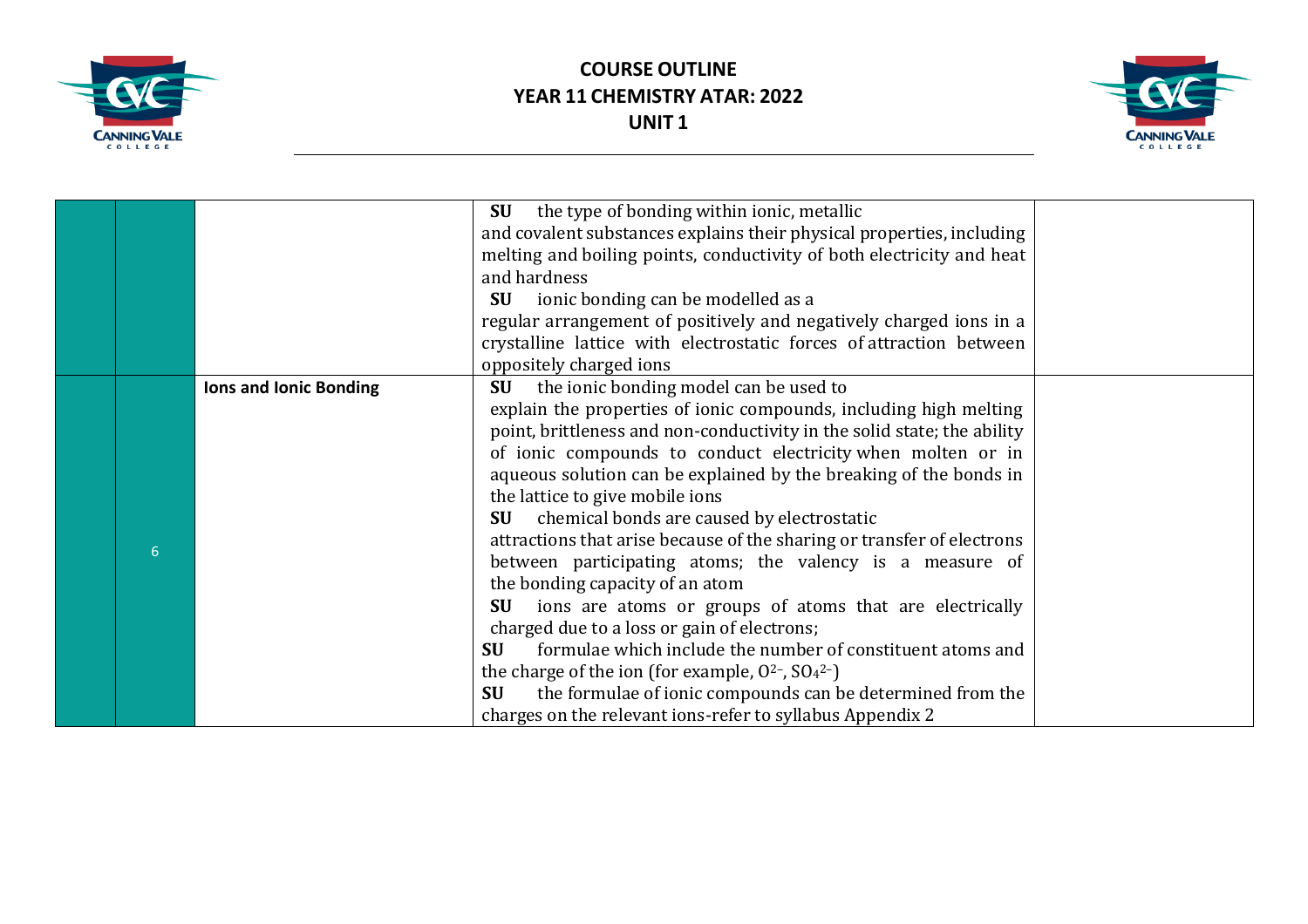



| 7       | <b>Covalent molecular substances</b><br>and Covalent Bonding | the properties of covalent molecular substances, including<br>SU<br>low melting point, can be explained by their structure and the weak<br>intermolecular forces between molecules; their non-conductivity in<br>the solid and liquid/molten states can be explained by the absence of<br>mobile charged particles in their molecular structure                                                                                                                                           |                                                 |
|---------|--------------------------------------------------------------|-------------------------------------------------------------------------------------------------------------------------------------------------------------------------------------------------------------------------------------------------------------------------------------------------------------------------------------------------------------------------------------------------------------------------------------------------------------------------------------------|-------------------------------------------------|
| $8 - 9$ | <b>Covalent network substances</b><br>and Covalent Bonding   | the properties of covalent network substances, including high<br><b>SU</b><br>melting point, hardness and electrical conductivity, are explained by<br>modelling covalent networks as three-dimensional structures that<br>comprise covalently bonded atoms<br>nanomaterials are substances that contain particles in the<br><b>SU</b><br>size range 1-100 nm and have specific properties relating to the<br>size of these particles which may differ from those of the bulk<br>material | TASK 3 – Atomic theory<br><b>Validated test</b> |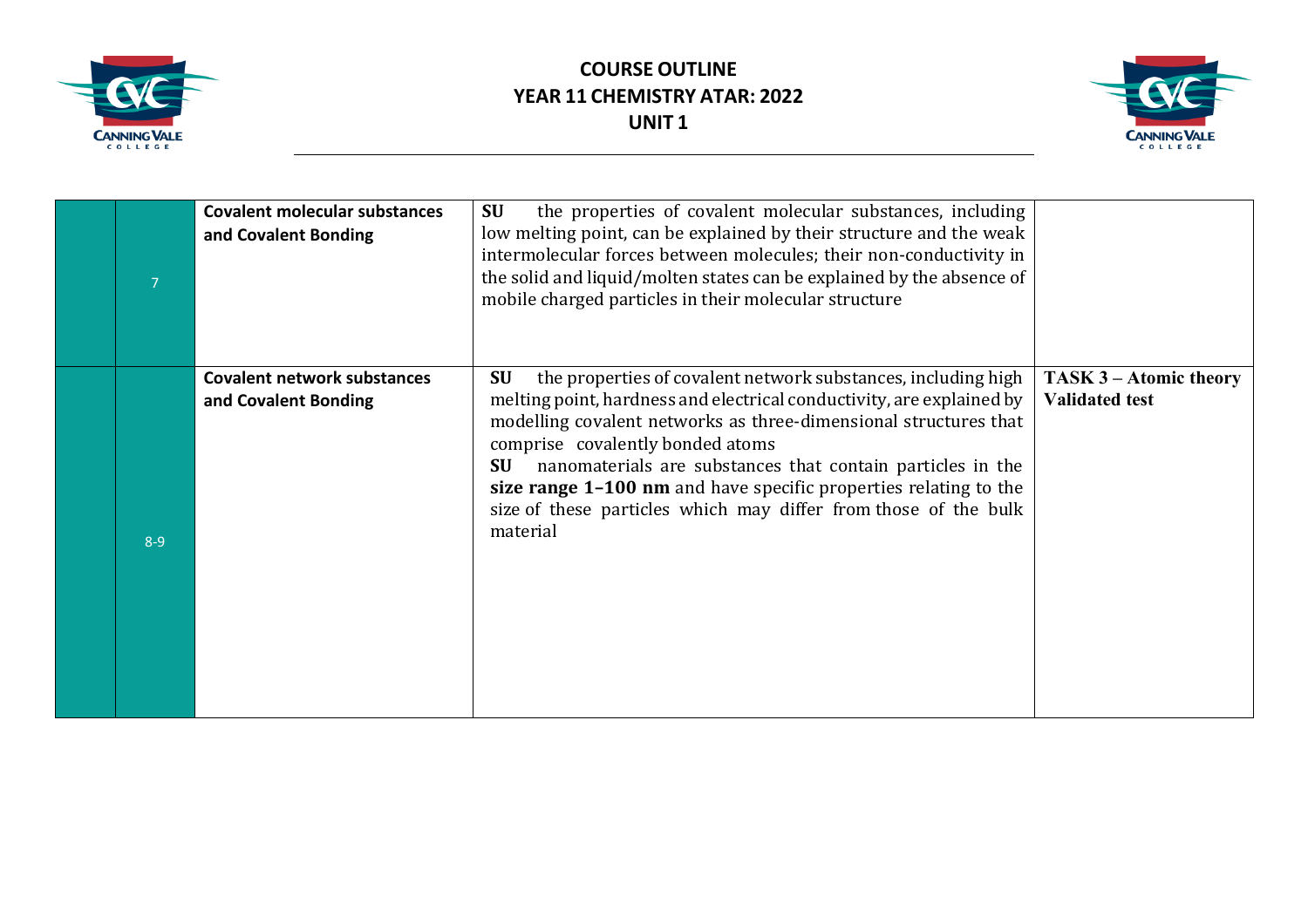



|                               | 10             | <b>Organic Chemistry</b>             | hydrocarbons, including alkanes, alkenes and benzene, have<br><b>SU</b><br>different chemical properties that are determined by the nature of<br>the bonding within the molecules<br>molecular structural formulae (condensed or showing bonds)<br><b>SU</b><br>can be used to show the arrangement of atoms and bonding in<br>covalent molecular substances    |                                                                             |
|-------------------------------|----------------|--------------------------------------|-----------------------------------------------------------------------------------------------------------------------------------------------------------------------------------------------------------------------------------------------------------------------------------------------------------------------------------------------------------------|-----------------------------------------------------------------------------|
| <b>Term</b><br>$\mathcal{P}$  |                | <b>Organic Chemistry - reactions</b> | <b>SU</b><br>IUPAC nomenclature is used to name straight and simple<br>branched alkanes and alkenes from C1-C8 (including structural and<br>simple geometric isomers)<br>alkanes, alkenes and benzene undergo characteristic<br><b>SU</b><br>reactions such as combustion, addition reactions for alkenes and<br>substitution reactions for alkanes and benzene | TASK 4 – Test 2<br><b>Bonding, Structure and</b><br><b>Carbon Chemistry</b> |
| <b>Term</b><br>$\overline{2}$ |                | The Law of Conservation<br>of Mass   | the mole concept relates mass, moles and<br><b>SU</b><br>molar mass and, with the Law of Conservation<br>of Mass; can be used to calculate the masses of reactants and products<br>in a chemical reaction<br>molecular formulae represent the number and type of atoms<br><b>SU</b><br>present in the molecules. (refer to Appendix 2)                          |                                                                             |
|                               | $\overline{2}$ | <b>Percentage composition</b>        | percentage composition of a compound can be calculated<br><b>SU</b><br>from the relative atomic masses of the elements in the compound and<br>the formula of the compound                                                                                                                                                                                       |                                                                             |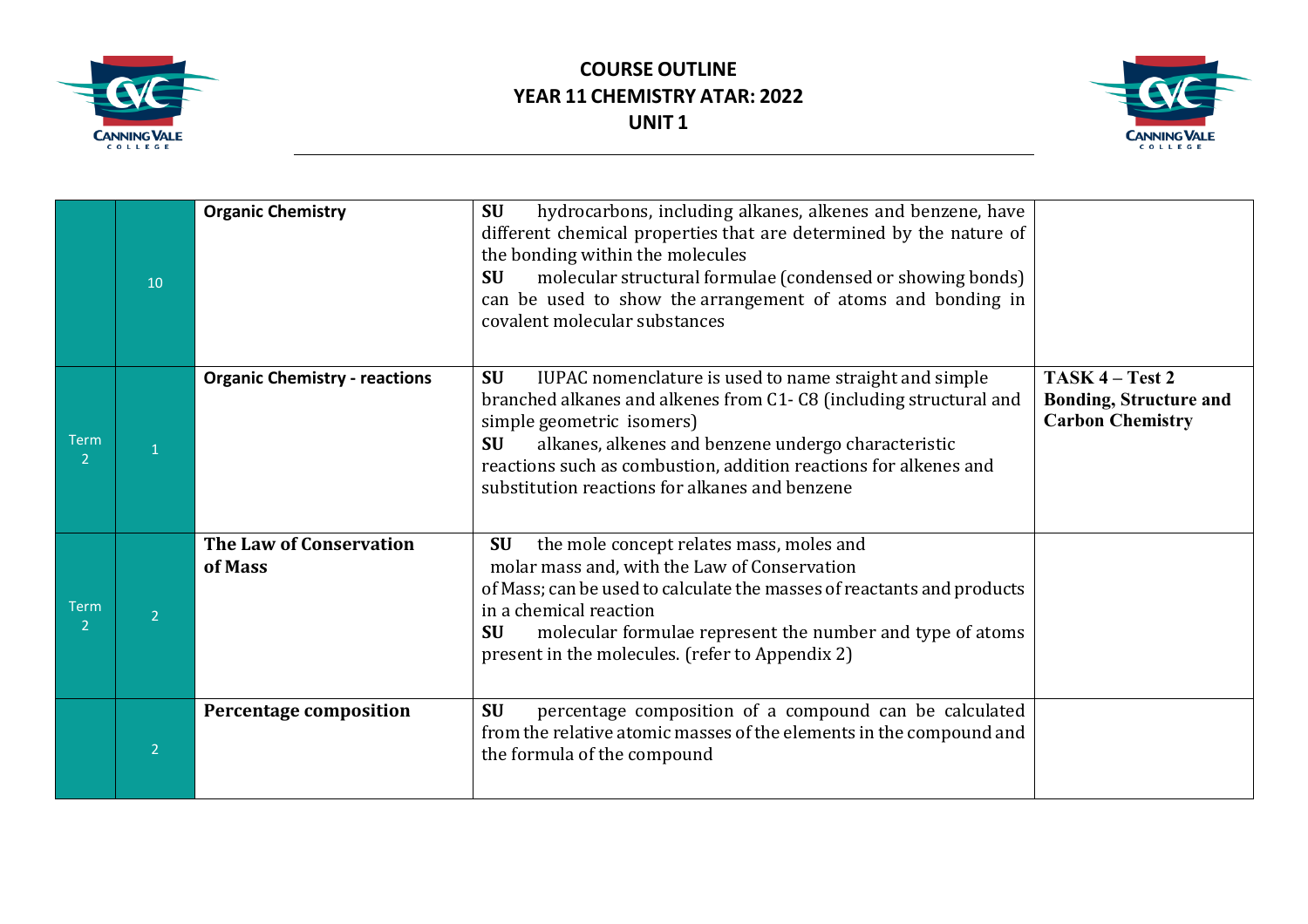



| 3       | <b>Chemical reactions can be</b><br>represented by chemical<br>equations | <b>SU</b><br>chemical reactions and phase changes involve enthalpy<br>changes, commonly observable as changes in the temperature of the<br>surroundings and/or the emission of light                                                                                                                                                                                                                                                                                                                                                                                                                                  | <b>TASK 5 - Percentage</b><br>composition of Plaster<br>of Paris |
|---------|--------------------------------------------------------------------------|-----------------------------------------------------------------------------------------------------------------------------------------------------------------------------------------------------------------------------------------------------------------------------------------------------------------------------------------------------------------------------------------------------------------------------------------------------------------------------------------------------------------------------------------------------------------------------------------------------------------------|------------------------------------------------------------------|
| $4 - 5$ | <b>Fossil fuels and Biofuels</b>                                         | <b>SU</b><br>fossil fuels (including coal, oil, petroleum and natural gas)<br>and biofuels (including biogas, biodiesel and bioethanol) can be<br>compared in terms of their energy output, suitability for purpose,<br>and the nature of products of combustion<br>There are differences in the energy output and carbon<br><b>HE</b><br>emissions of fossil fuels (including coal, oil, petroleum and natural<br>gas) and biofuels (including biogas, biodiesel and bioethanol).<br>These differences, together with social, economic, cultural and<br>political values, determine how widely these fuels are used. | TASK 6 - Test 3 Moles,<br><b>Enthalpy and Biofuels</b>           |
| 6       |                                                                          | <b>Semester One Examination Revision</b>                                                                                                                                                                                                                                                                                                                                                                                                                                                                                                                                                                              |                                                                  |